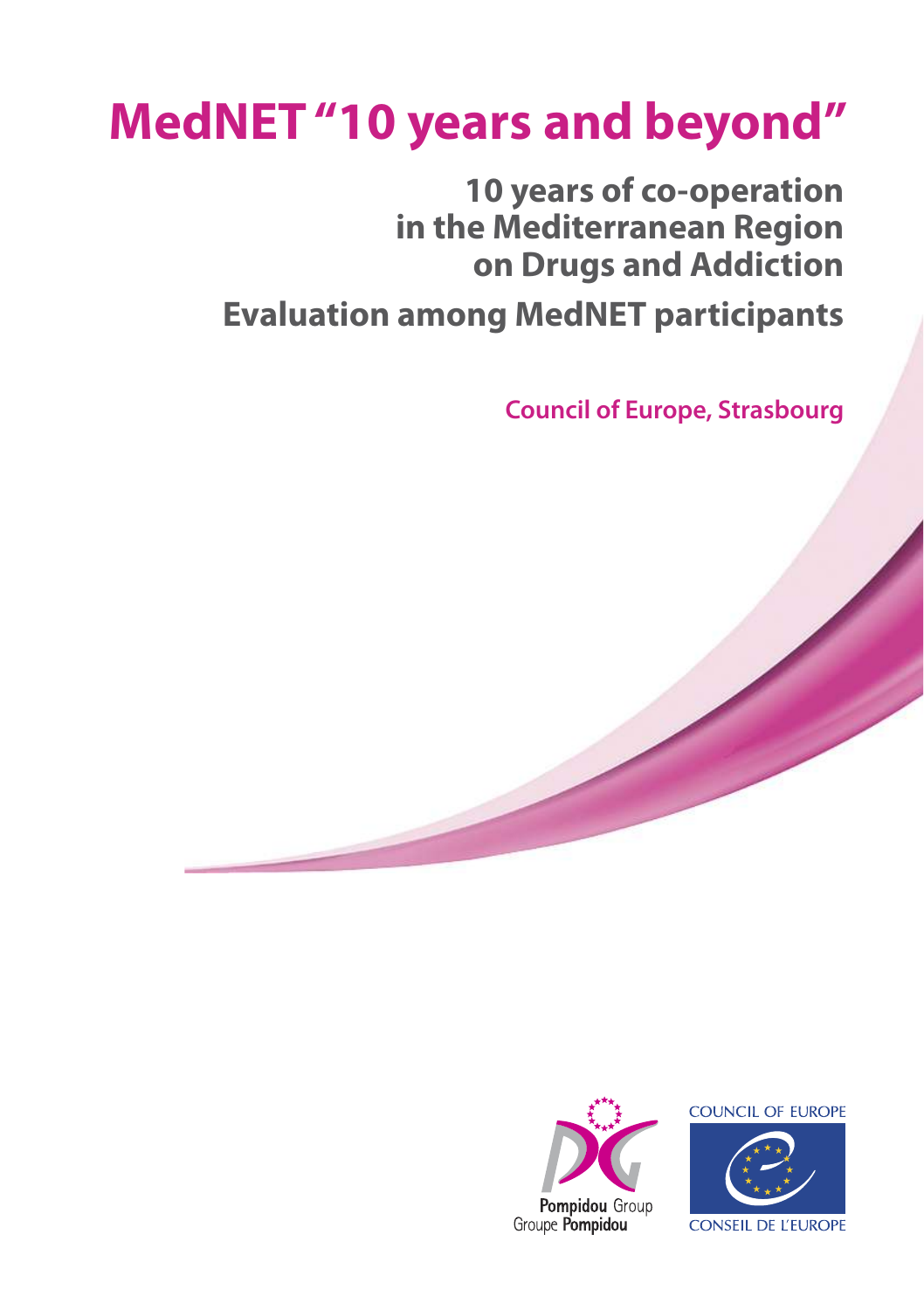# **MedNET "10 years and beyond"**

**10 years of co-operation in the Mediterranean Region on Drugs and Addiction Evaluation among MedNET participants**

Council of Europe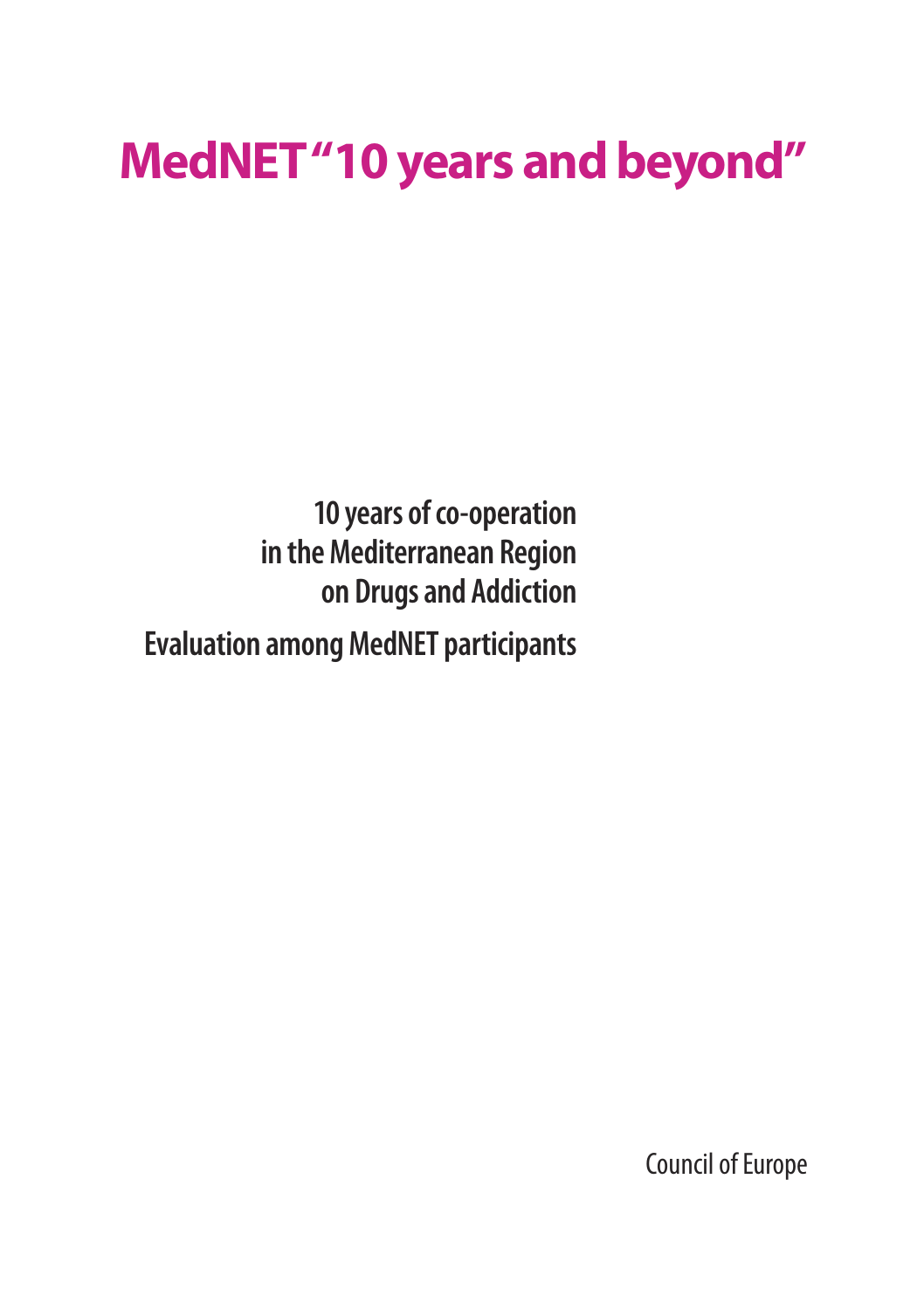*The opinions expressed in this work are the responsibility of the author(s) and do not necessarily reflect the official policy of the Council of Europe.* 

All requests concerning the reproduction or translation of all or part of this document should be addressed to the Directorate of Communication (F-67075 Strasbourg Cedex or publishing@coe.int). All other correspondence concerning this document should be addressed to Directorate General Human Rights and Rule of Law – Pompidou Group.

Cover and layout: Documents and Publications Production Department (SPDP), Council of Europe

© Council of Europe, November 2016 Printed at the Council of Europe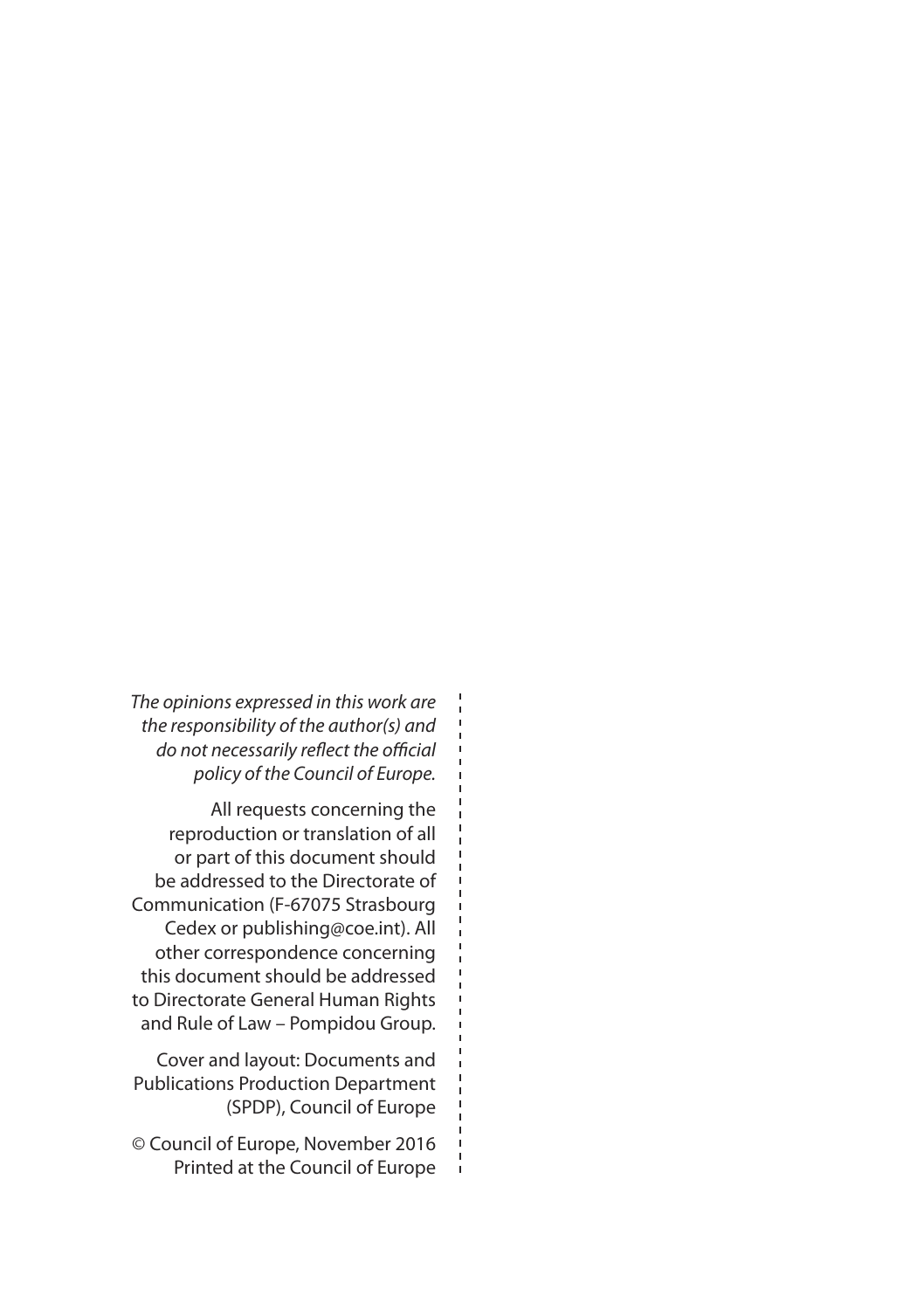### **Contents**

| <b>INTRODUCTION</b><br><b>METHODOLOGY</b><br><b>ANALYSIS OF RESULTS</b>                                                                                                          | 5<br>5<br>6       |                                                              |    |
|----------------------------------------------------------------------------------------------------------------------------------------------------------------------------------|-------------------|--------------------------------------------------------------|----|
|                                                                                                                                                                                  |                   | <b>OUTPUTS/ACHIEVEMENTS</b>                                  | 11 |
|                                                                                                                                                                                  |                   | Developments regarding scientific observation / epidemiology | 11 |
| Developments in terms of the framing of drug policies and innovation<br>concerning prevention                                                                                    | $12 \overline{ }$ |                                                              |    |
| Legislation                                                                                                                                                                      | 12                |                                                              |    |
| The situation concerning access to treatment and care for all drug users<br>and the specific situation taking account of the gender dimension in<br>access to treatment and care | 13                |                                                              |    |
| Exchange of experience and good practice                                                                                                                                         | 14                |                                                              |    |
| <b>Future challenges</b>                                                                                                                                                         | 14                |                                                              |    |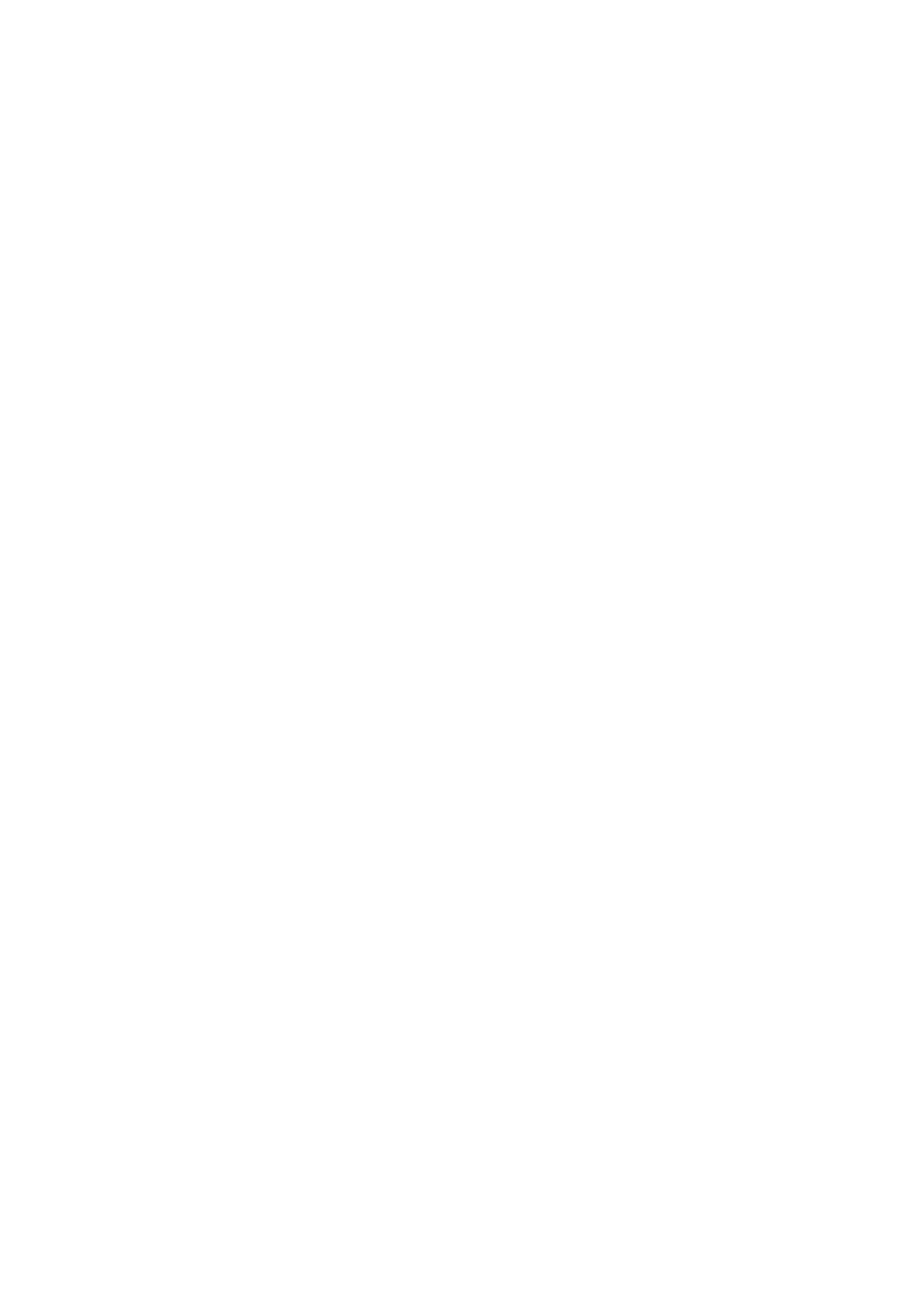# **Introduction**

■On 30 November 2016, MedNET – the Pompidou Group's network for co-operation on drugs and addictions in the Mediterranean region – will be celebrating its 10th anniversary. Accordingly, the aim of this report is to evaluate the impact of MedNET's actions in the Mediterranean region and to assess whether or not its core objectives – to promote co-operation, exchanges and mutual transfer of knowledge – have been fulfilled.

# **Methodology**

In order to evaluate the impact of MedNET's actions and activities, the Secretariat, together with consultants, designed a bilingual (English and French) questionnaire for the MedNET Correspondents and the participants in its activities. The questionnaire was multiple choice and semi-open questions were included. For the questionnaire the SurveyMonkey® platform was used. The questionnaire was sent by e-mail to approximately 300 people; almost 20% responded within the one-month deadline. <sup>1</sup> All responses were anonymous.

<sup>1.</sup> First delivery: 09-13 May 2016. Additionally, two reminders were sent on 23 May and on 5 June 2016.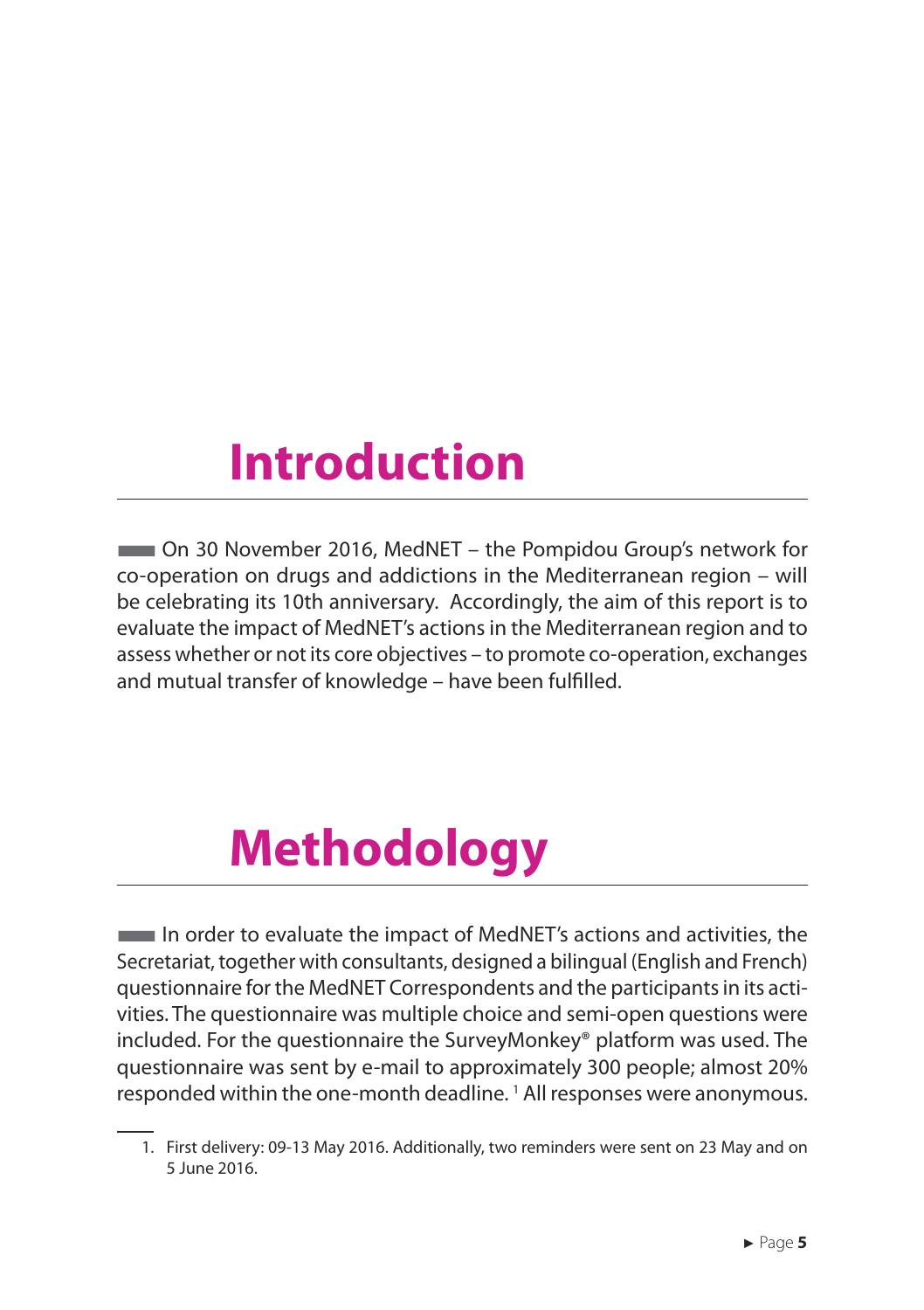# **Analysis of results**

 $\blacksquare$  The analysis of the replies to the questionnaire is as follows:

**EXECUTE:** A diverse profile of MedNET professionals. Participants and regular partners in MedNET have a diverse range of professional backgrounds. Most are officials attached to the Ministry of Health, Education, Justice, Social Affairs or Interior (working in national or local administrations) or professionals such as psychiatrists, medical staff or academics, involved in the framing, implementation and evaluation of drug policies, in care and treatment structures or in research into addictions.

**The variety and diversity of professional backgrounds serve to facilitate** the exchange of knowledge, improve the multi-dimensional approach and encourage closer collaboration between different organisations.



► Page **6**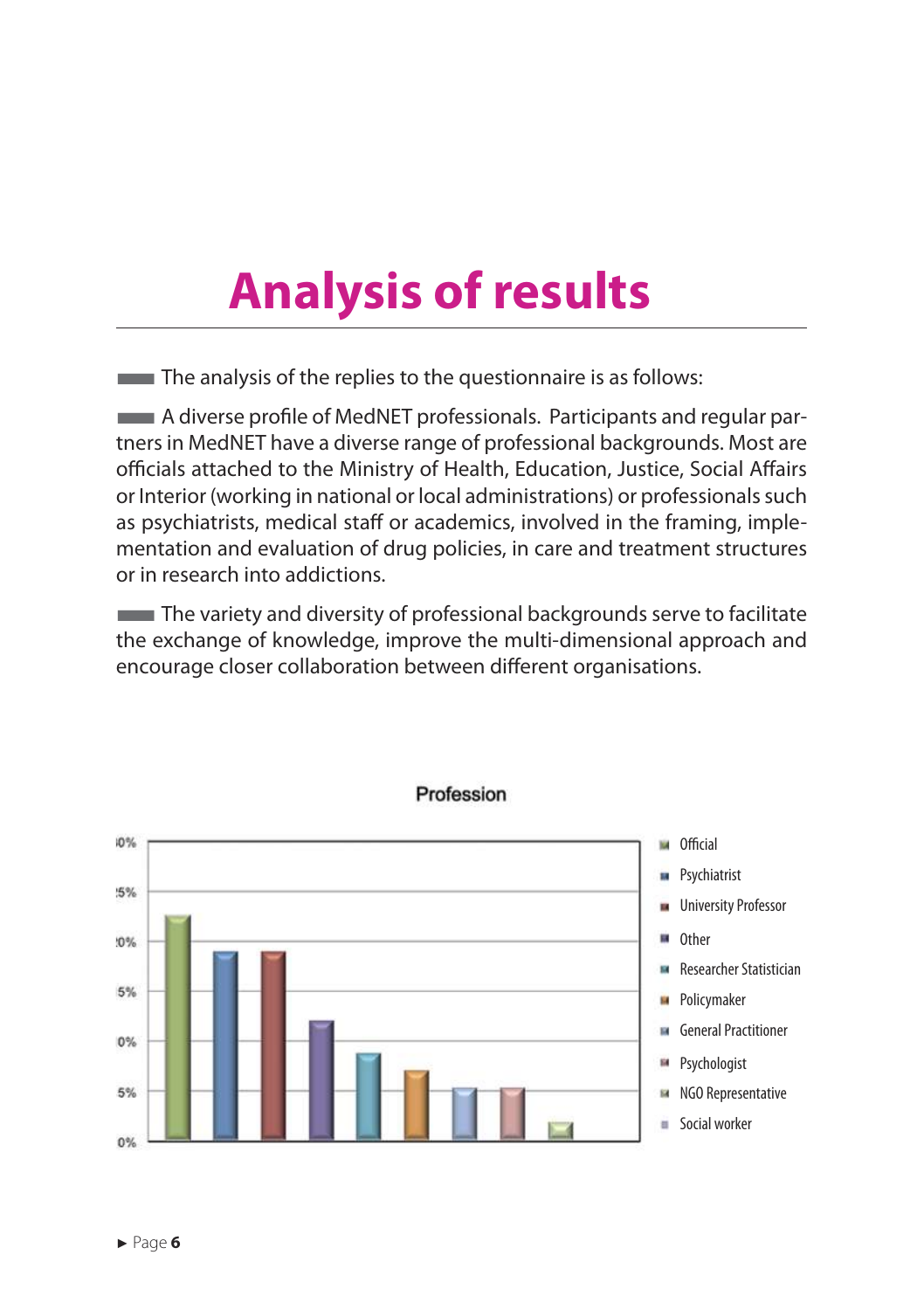**A** gender-balanced dimension. Among the respondents, 55% were female and 45% were male. -These data could be considered as an added value for MedNET, since the promotion of gender equality through the introduction of a gender dimension in drug policies is a core value of the Pompidou Group and the Council of Europe.



■A majority of respondents from Southern MedNET countries. 59% of respondents came from Mediterranean countries outside the European Union.



**EXECUTE:** A steady development of the network. The majority of respondents have participated in MedNET events over the last 5 years: this indicates a rotation of participants, the fact that different people are involved in different kinds of activities, and the gradual development and expansion of the network over the years.

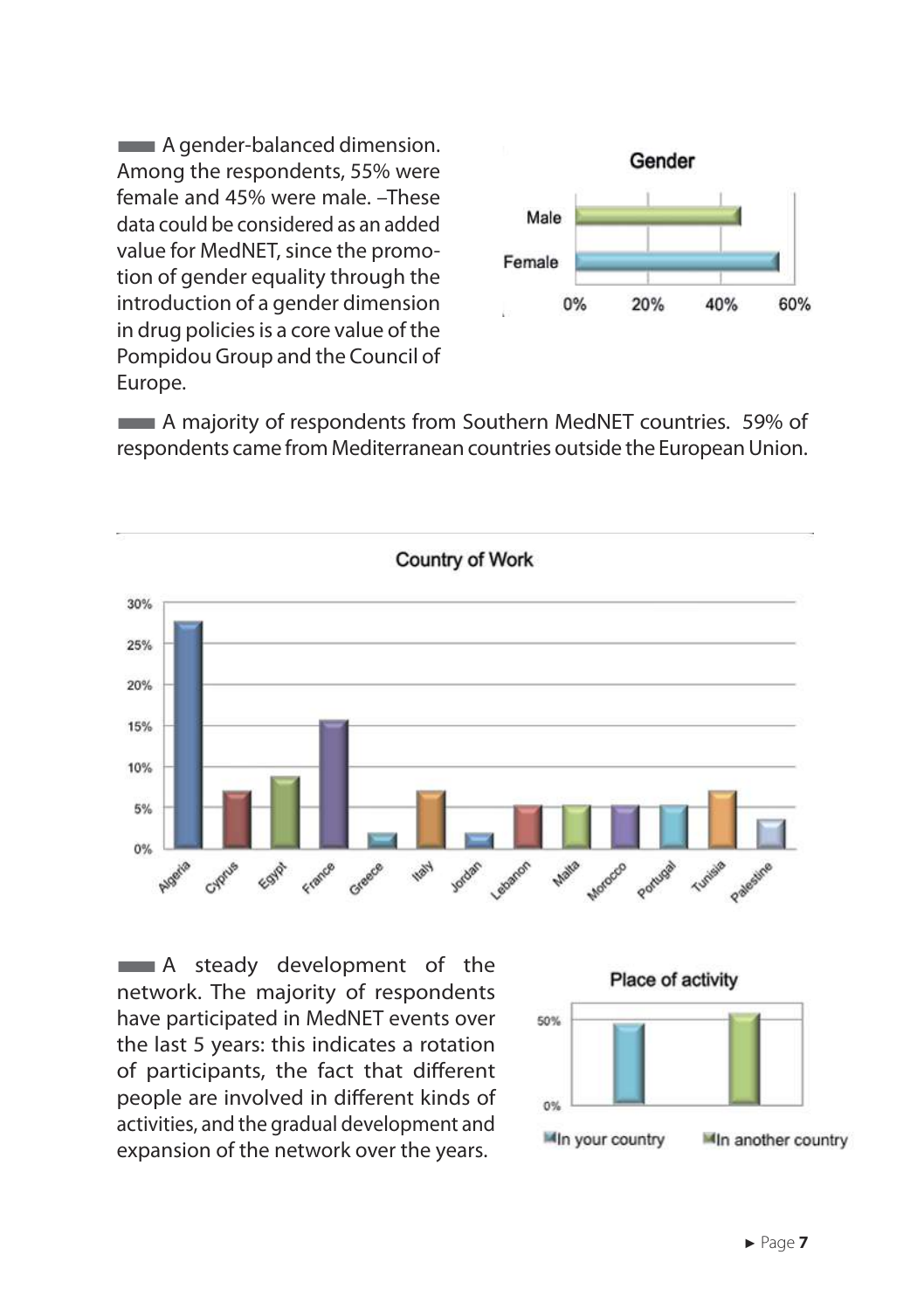■A diversity of topics in the activities. The respondents participated in conferences, training seminars, study visits and/or round tables on issues concerning mostly "National Drug Policy", "Prevention", "Treatment" and "Opioid Substitution Treatment". Particular reference to "opioid substitution treatment" is undoubtedly due to the fact that MedNET was able to open the discussion and raise awareness on this sensitive issue – especially with the non-European Mediterranean countries.



**EXECUTE:** A balance between national and international events. MedNET participants have had the chance to participate in activities held in their own country and in other MedNET countries. This fact enhances the exchange of knowledge in terms of policies, different cultures and contexts and working methods and constitutes an important added value for the network.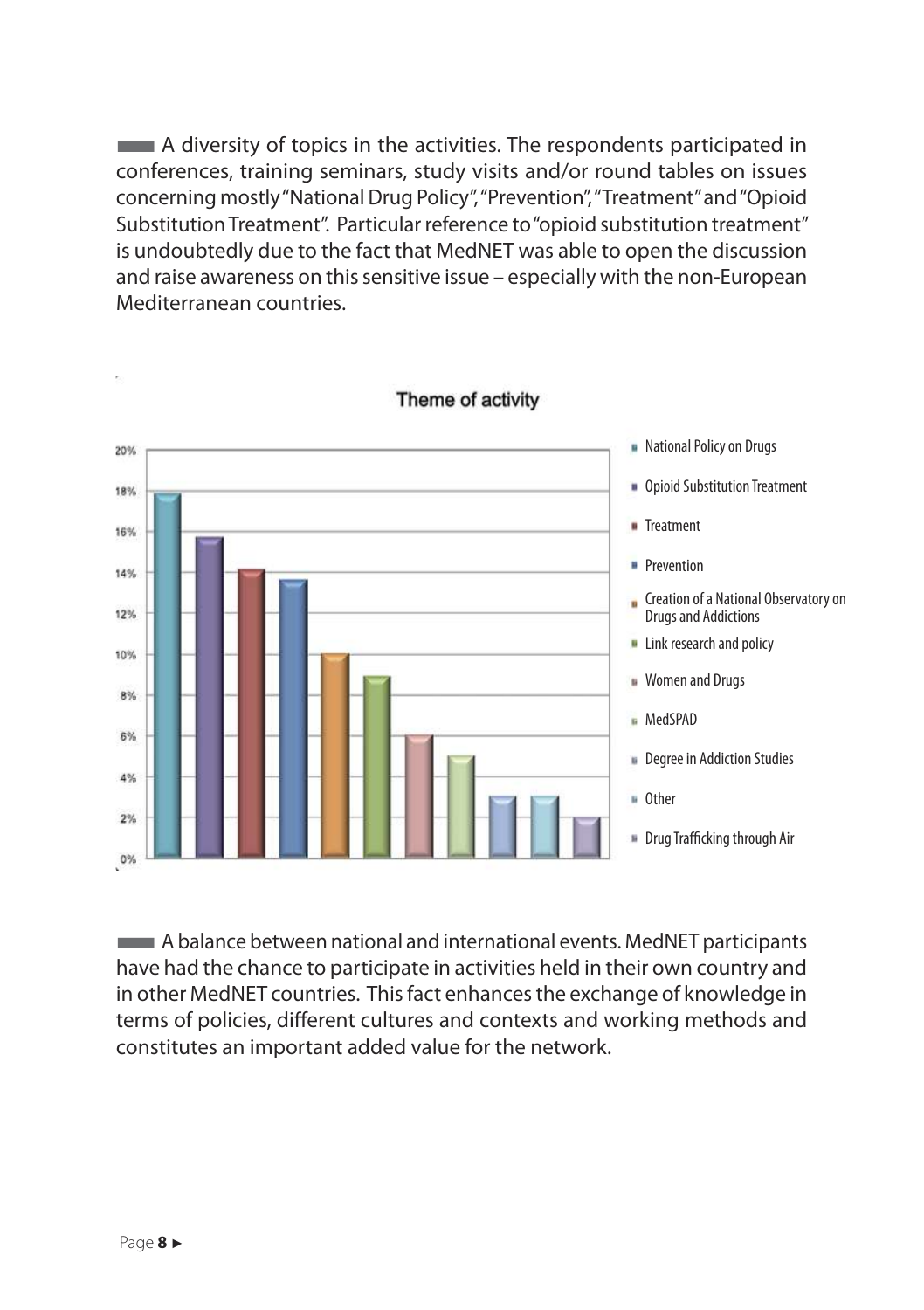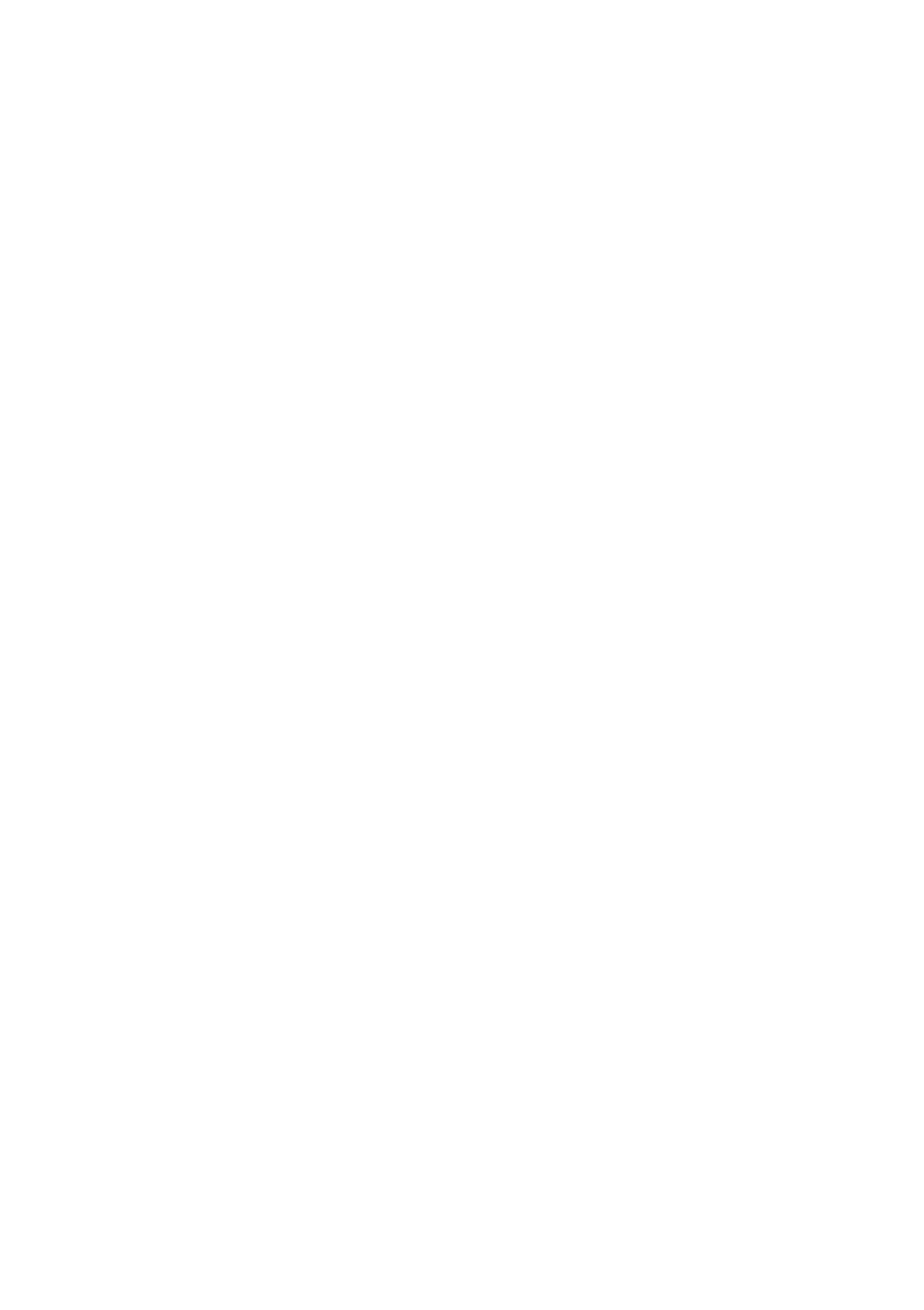# **Outputs/Achievements**

**The analysis made it possible to identify some general recurrent topics.** 

### Developments regarding scientific observation / epidemiology

**EXECUTE:** Drug abuse is a complex issue. Accordingly, data collection is one of the most important aspects for better assessment and monitoring of the situation. The majority of respondents made particular reference to MedSPAD (Mediterranean School Survey Project on Alcohol and Other Drugs) and to how their participation in MedNET had improved their skills regarding research approaches, data collection and epidemiology. It was also stated that the need to set up an information system on drug use based on the regular carrying out of epidemiological studies in schools and among the general population was extremely important for monitoring the phenomenon. Finally, it was also stated that exchanges within MedSPAD and participation in MedNET training courses were an excellent opportunity to acquire knowledge of the epidemiological situation in Mediterranean countries, epidemiological surveillance systems and prevention policies. Indeed, thanks to MedNET some countries had established national drug observatories and some were in the process of doing so. Both MedSPAD and national drug observatories are mutually reinforcing instruments for monitoring the situation.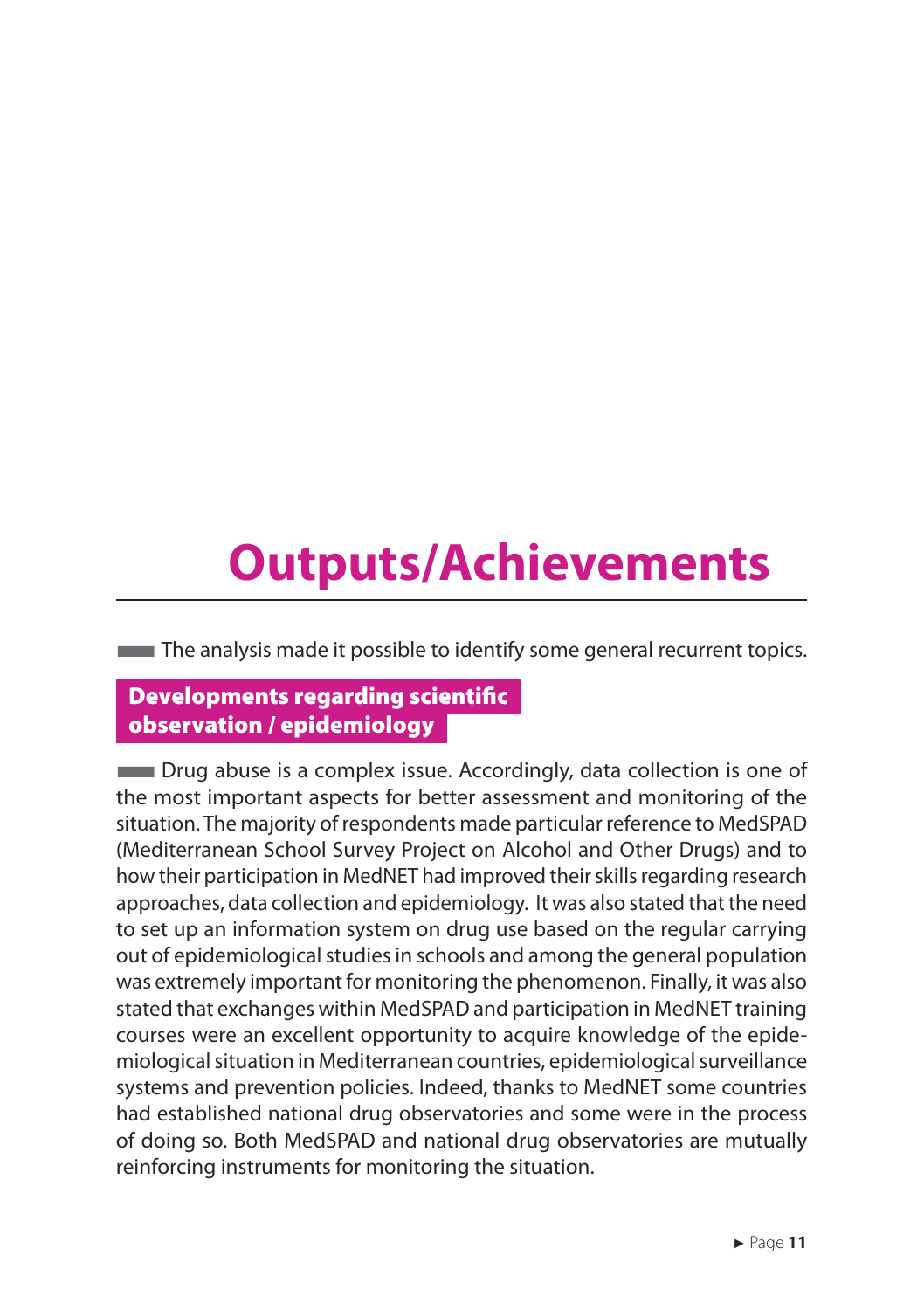### Developments in terms of the framing of drug policies and innovation concerning prevention

**EXTERNATION Participants in MedNET activities have had the chance to broaden their** knowledge regarding drug policies. It seems that the exchange of views on different alternative drug policies and techniques, as well as a better understanding of culture and diversity are key factors for the framing of national and/ or regional drugs policies, and have had a major influence on their general approach to drug policies. In addition, of particular significance is the fact that MedNET professionals were introduced to new prevention and harm reduction strategies. It is considered a major achievement for MedNET that prevention is now perceived as a very important and essential component of a comprehensive national drug strategy.

### **Legislation**

**EXECUTE:** Respondents' participation in MedNET activities has strongly influenced their approach to drug addiction especially for issues such as drug policies, treatment and prevention, and the way in which drug users were viewed. Drug addicts were no longer viewed as criminals but rather as patients in need of treatment. As a result of this change of approach, countries have started to revise their legislation and national policy concerning drug users. This situation mainly concerns Mediterranean countries which are not part of the European Union.

■For instance, the 2004 Law No. 04-18 in Algeria was, at the time, a major step forward as it changed the status of drug users from being considered as criminals to being seen as persons in need of treatment and care. The law also authorised the courts to order compulsory treatment. However, even today, participants from Algeria believe that they must continue to improve this legislation.

In Tunisia, a revision of Law No. 92-52 scheduled for 2016 should change the legal framework. In this country too, drug users should in future be considered as persons in need of treatment and care and be offered alternatives to prison.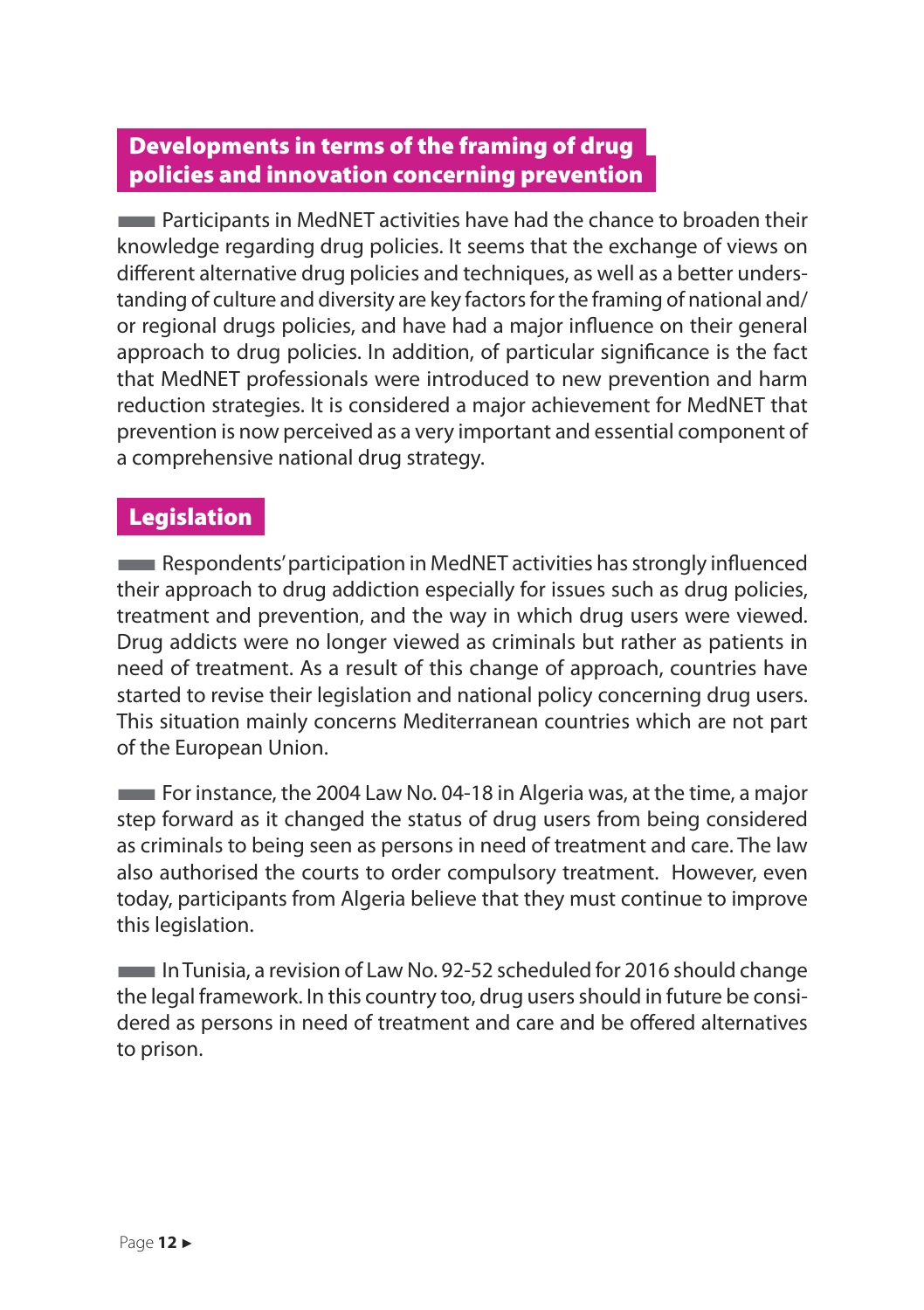### The situation concerning access to treatment and care for all drug users and the specific situation taking account of the gender dimension in access to treatment and care

 $\blacksquare$  The survey shows that a majority of people were satisfied with the activity concerning access to treatment and care for drug users. Respondents felt that this activity had enabled them to learn about new treatment and care contexts and to discover a new therapeutic approach. Exchanges with professionals and policy-makers had also enabled them to share their point of view concerning treatment and care systems in different countries. They had the opportunity to attend technical exchanges and to share their experiences of different kinds of treatment and care. MedNET has helped some countries to develop new strategies for the treatment and care of drug users.

**EXECONCERNITY Concerning Opioid Substitution Treatment (OST), MedNET has played an** important role and today, many southern MedNET countries have adopted such treatments after joining MedNET. For example, after the regional seminar on OST which took place in Algiers in 2015 and several study visits, OST will be officially introduced in Algeria. In Lebanon, MedNET has also helped to increase treatment possibilities, such as OST. In Morocco, following numerous seminars and training courses, MedNET has encouraged the introduction of methadone as treatment. Many participants acknowledged that MedNET had significantly influenced their opinion on the OST issue.

 $\blacksquare$  It is important to note that respondents also welcomed the MedNET approach to the issue of "women and drugs". In 2012, for the first time, MedNET decided to include a gender dimension in its work programme. In particular, two projects took place in Egypt, one aimed at offering gender-oriented social and health services to women drug users (2012-2014) and the other aimed at developing specialised services for pregnant women drug users (2016). It seems that this approach offered new perspectives on the issue of care and treatment for drug users. In addition, respondents felt that the need to consider gender research and specific services for women was a useful lesson to learn.

**EXALGE 2015** Finally, the work carried out as part of MedNET can be said to have influenced some professionals' approach to addiction, care and treatment and in particular thanks to MedNET, professionals have become more aware of the differences between the problems and needs of men and women suffering from addiction.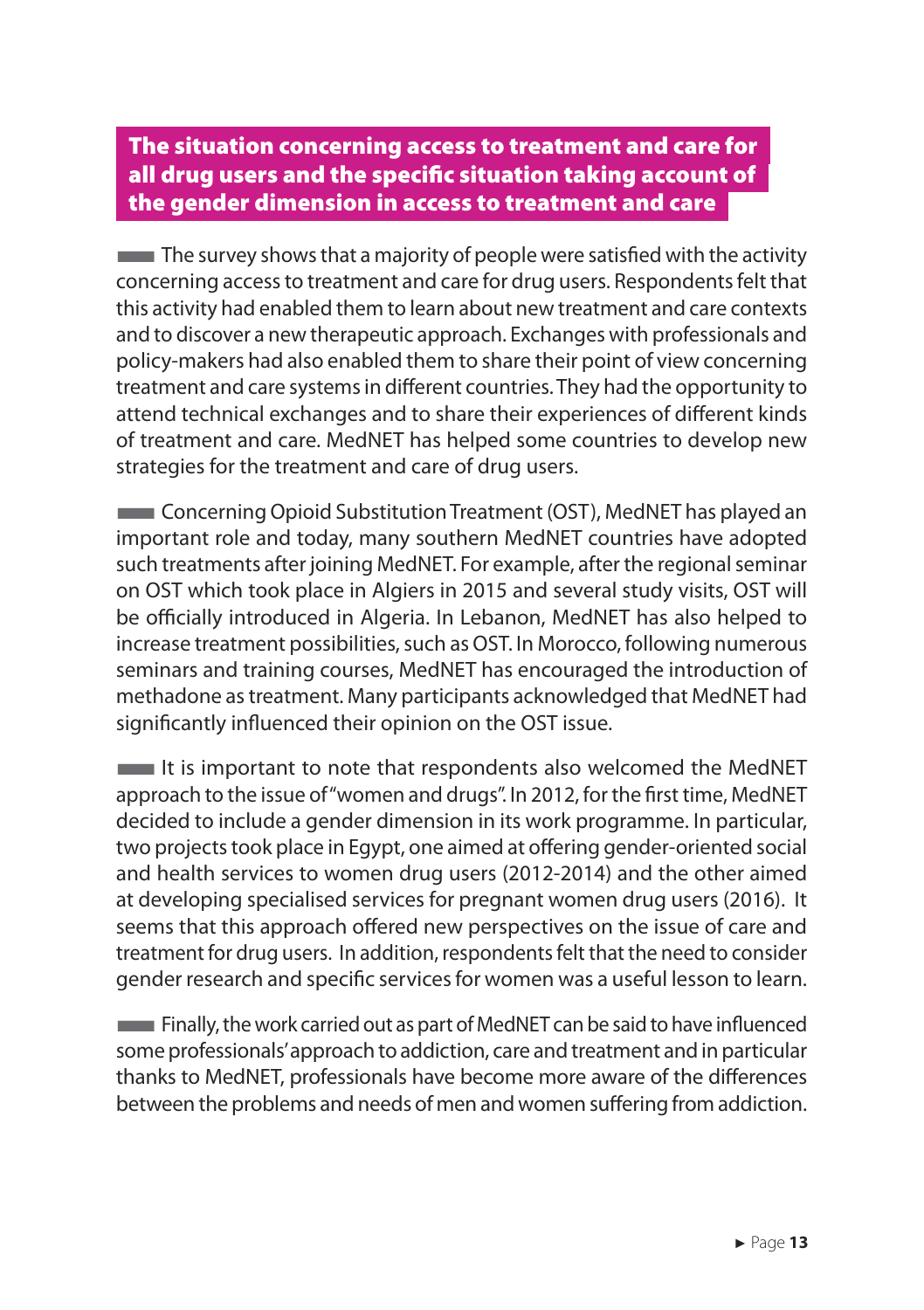#### Exchange of experience and good practice

**EXECUTE:** All respondents seem unanimous with regard to their evaluation of exchange of experience. For a majority of respondents, co-operation among Mediterranean countries is of the utmost importance. But in addition, exchanges between the countries of the North and the South are as important as exchanges among the countries of the South. The countries of the North can help the countries of the South by sharing knowledge. But exchanges among the countries of the South are also essential especially in sharing experiences and expertise because of the strong cultural similarities between them.

■Such co-operation leads to a better understanding of the overall situation. Co-operation enables participants to create new contacts with people from other countries not only at official meetings but also in the margins of those meetings. It enables them to share and compare diverse experiences, treatment and care facilities and policies, and also to share their worries and difficulties and find solutions together.

**EXECUTE:** Above all, MedNET enables participants to improve their knowledge about foreign cultures and lifestyles and to become more aware of the diversity of countries' cultural contexts.

**Thanks to international exchanges, many people are now convinced of** the need to take cultural factors into consideration and, to a larger extent, to adapt knowledge to different cultures and populations. Indeed, cultural factors have a strong influence on a country's drugs situation.

■Some people, nevertheless, pointed out the absence of regular meetings outside the two annual meetings which bring together the MedNET correspondents or expressed a wish to see MedNET extended to other countries in the Mediterranean Region in order to develop still further the co-operation initiated by this network.

### Future challenges

■MedNET participants were asked to answer the following question: "Do you have any suggestions with regard to the monitoring of the drug situation; drug policy development; training and knowledge exchange that you wish to be transferred via MedNET to your policymakers?" Based on the comments received (50% replies received among respondents) along with comments made on other questions, the Secretariat of the Pompidou Group had the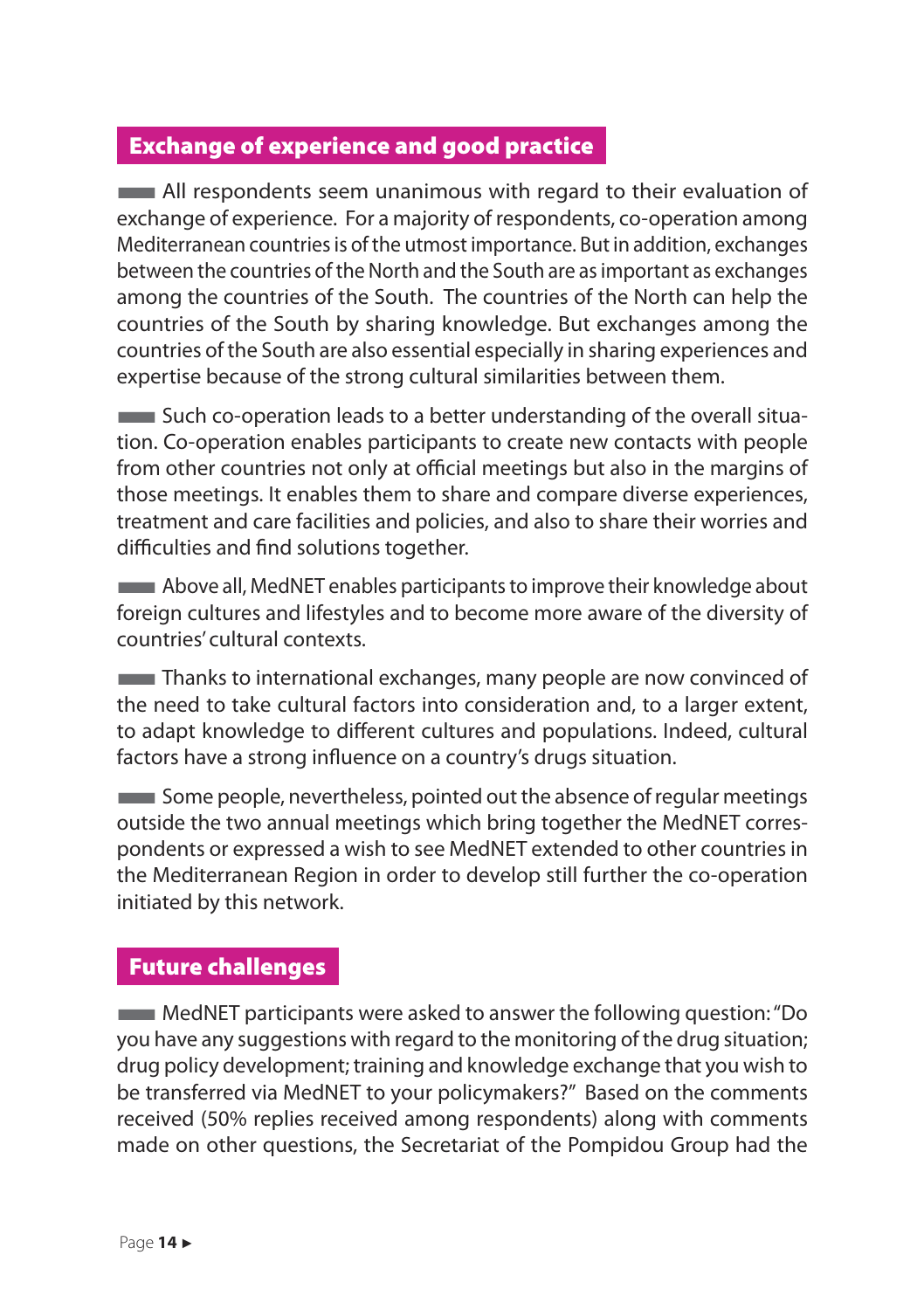opportunity to collect information on the needs of professionals in each country. These data may lead MedNET to develop even more target-oriented and specific activities in the future.

 $\blacksquare$  Three major issues emerged from the analysis of the replies:

 $\blacksquare$  First of all, the need for more regular meetings, training courses and workshops was underlined. More specifically, special reference was made to training in psychiatry and consequently addictology, and to training of professionals regarding treatment and care of drug addiction.

**EXECOLOGE SECOND**, the need for more projects was also raised. It was felt that it was an issue of high importance for MedNET to increase the number of prevention and treatment projects. MedNET professionals suggested more projects to support prevention policies in their countries. This would improve the conditions of treatment and health care for addicts and would gradually lead to an improvement in the general well-being of the population. In addition, during the implementation phase of future projects, MedNET would have the opportunity to link research, policy and practice more effectively.

**Third, it was emphasised that there is a need to set up a Regional** Observatory for Drugs and Addictions in the Mediterranean region. This view is based on the belief that a common monitoring centre could help to standardise the methods of research, data collection and interpretation in order to assess and improve monitoring of the situation in the Mediterranean region. Furthermore, the underlying concept for the setting up of such an Observatory would be to obtain even more valid and reliable data for the region which consequently would enable policy-makers to design better and more coherent drug strategies at national and regional level. All in all, the establishment of such a regional observatory would strengthen the cooperation among the countries already put in place by MedNET.